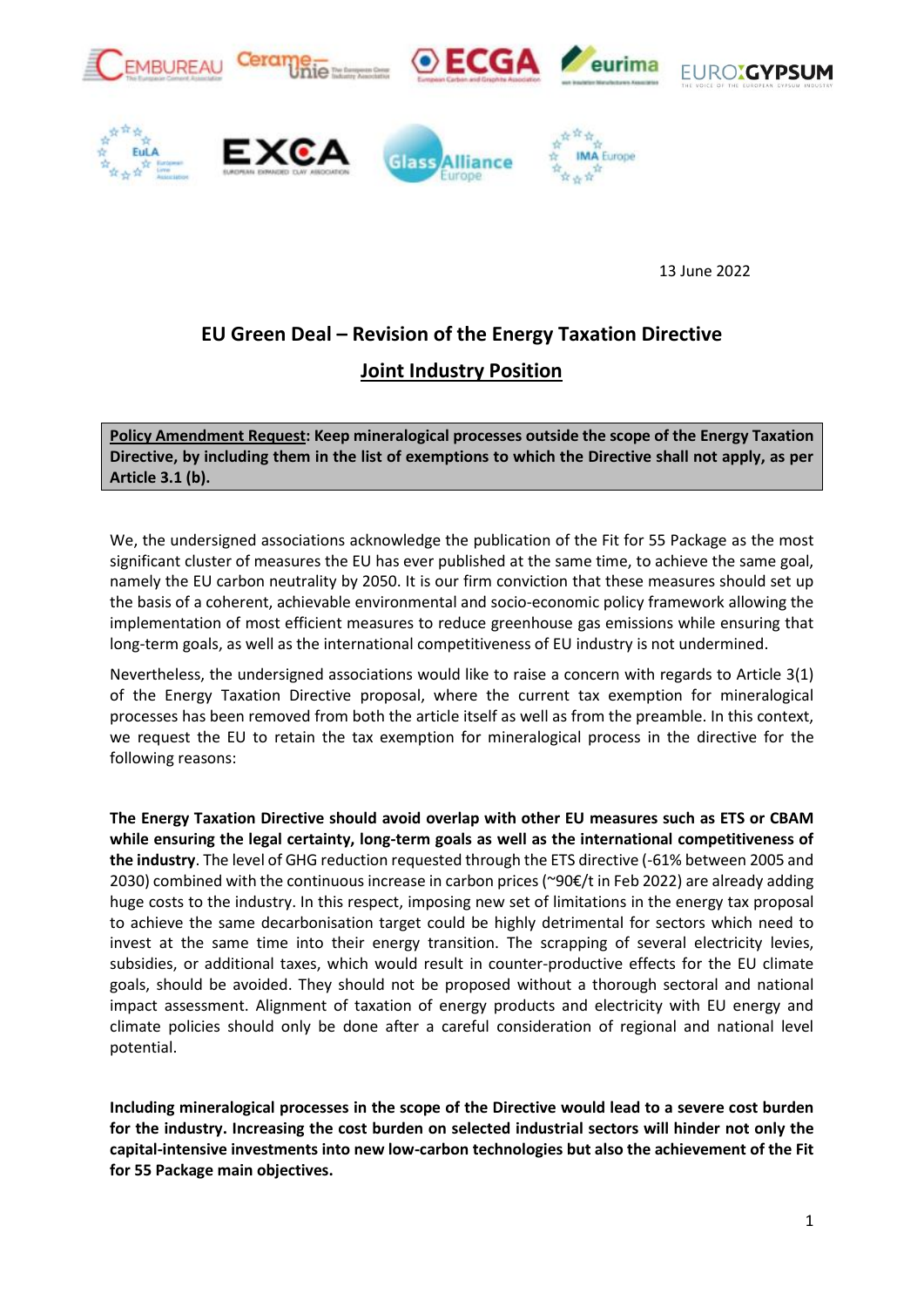

To reach carbon neutrality in the manufacturing of mineralogical products, European manufacturers must deploy massive and long-term efforts (R&D, process innovation, investments etc.), which require predictable and coherent framework conditions. As the industry moves towards decarbonization, increased electrification will become the main energy source to achieve a climate neutral production. Excluding mineralogical processes from the exemption list would therefore not only increase production costs for conventional production technologies but also severely undermine future lowcarbon processes. Furthermore, even if the energy and trade intensity as well as the carbon leakage status of the mineralogical industry have already been acknowledged in the ETS Directive, the industry is already confronted with the fact that several mineralogical industrial sectors are not compensated for indirect carbon costs associated to electricity. In addition, the EU Commission plans to increase electricity costs for several mineralogical sectors by drastically cutting reductions on electricity levies through the EU state aid guidelines on Climate, Environment and Energy.

Additional expenses would lead not only to a carbon but also an investment leakage, fewer jobs, less production, and less innovation.

**Including mineralogical process in the scope of the Directive will distort the level playing field in the single market**. Like the chemical, electrolytic and metallurgical processes, mineralogical processes are currently exempted from the scope of the EU Energy Taxation Directive (ETD). Removing the mineralogical processes from the exemption list, while keeping other processes would lead to a severe disruption in the level playing field among EU industries. The competitiveness of European manufacturers has already been exposed to severe pressure deriving from non-EU imports and even dumping and the current proposed amendment would only increase this burden.

**The criteria and methodology based on which the mineralogical processes have been excluded from the exemption list are missing from both the revised directive as well as from the Impact Assessment accompanying it**. It is unclear and therefore, uncertain which processes will continue to be covered by the tax exemption. Even more, the ETD does not define further those exceptions nor provide any detailed definitions or list of chemical reduction, electrolytic, metallurgical, and mineralogical processes.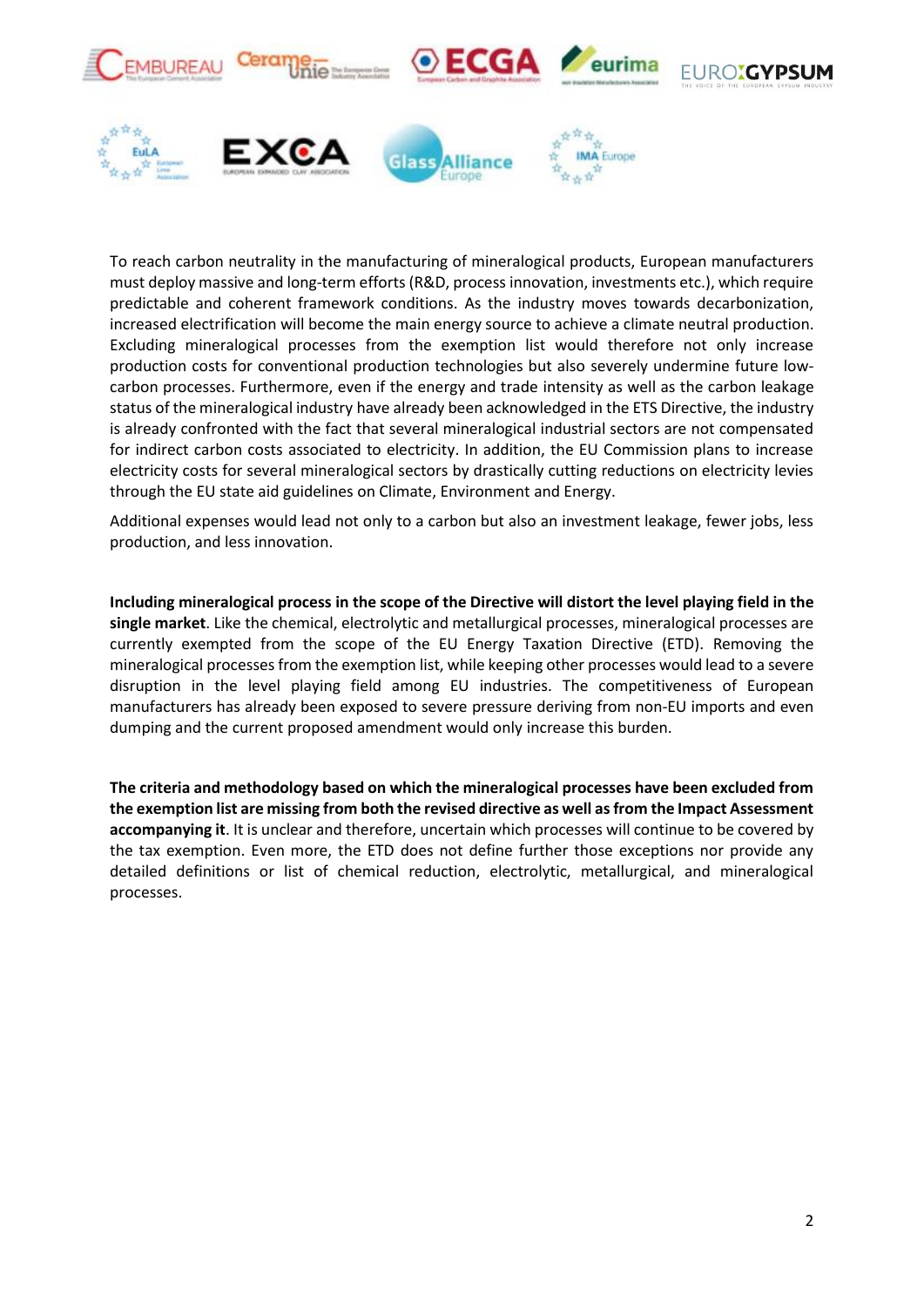

# **About CEMBUREAU**

The European Cement Association based in Brussels is the representative organisation of the cement industry in Europe. Currently, its Full Members are the national cement industry associations and cement companies of the European Union (except for Malta and Slovakia) plus Norway, Switzerland, Turkey and the United Kingdom. Croatia and Serbia are Associate Members of CEMBUREAU. Cooperation agreements have been concluded with Vassiliko Cement in Cyprus and UKRCEMENT in Ukraine.

The Association acts as spokesperson for the cement industry before the EU institutions and other public authorities and communicates the industry's views on all issues and policy developments regarding technical, environmental, energy, employee health and safety and sustainability issues.

# **About Cerame-Unie**

Cerame-Unie is the European Ceramic Industry Association, representing interests of all major European ceramic producers. The EU Ceramic Industry is a world leader in producing value added, uniquely designed, high quality ceramic products manufactured by flexible and innovative companies, the majority of which are SMEs. The ceramics industry represents an annual production value of around €30 billion, accounting for approximately 25% of the global production, and over 200,000 direct jobs throughout the EU.

The major producing countries in the EU are Italy, Germany, Spain, France, the UK, Portugal and Austria. Production is also strong in the Czech Republic, Poland, and Hungary, all of which have growing and dynamic ceramic sectors that traditionally export to other EU countries.

The EU Ceramic Industry is export-oriented with 30% of its production sold outside the EU market. It is competitive, both domestically and internationally.

### **About the European Carbon and Graphite Association (ECGA)**

The European Carbon and Graphite Association (ECGA) represents European carbon and graphite producers, the activities concerned are those under PRODCOM code 23.99.14 which covers the most energy intensive but also the most critical activities in the sector.

The European carbon and graphite producing sector is mainly concentrated in eight European Economic Area (EEA) Member States (Spain, Norway, Austria, Poland, France, Germany, the United Kingdom and Slovakia) but trading activities are present all over Europe. It is a multimillion 'added value' generating sector, with a worldwide turnover volume of €3 to 5 billion annually. Roughly 40,000 people are employed either directly or indirectly through this industry. Standing at the beginning of most value chains, the sector is a critical supplier of essential materials and products in other key economic sectors including electronics, steel and batteries. The carbon and graphite sector therefore generate added value and growth through employment, economic growth, development, innovation and generating trade.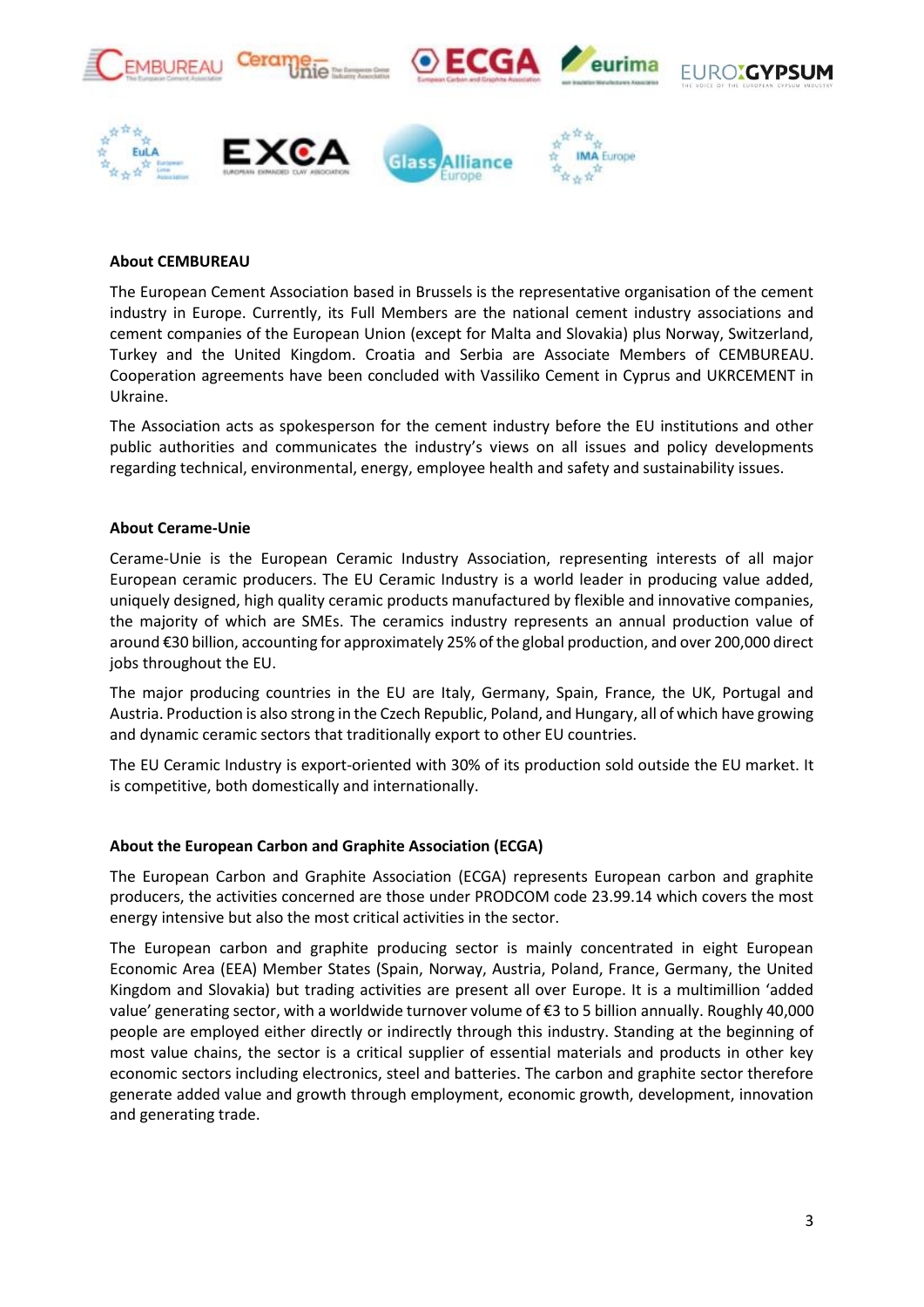

# **About the European Insulation Manufacturers Association (Eurima)**

Eurima is the European Insulation Manufacturers Association, representing the interests of all major European mineral wool insulation producers.

Our industry members produce a wide range of mineral wool products for thermal and acoustic insulation, providing fire protection of domestic and commercial buildings and industrial facilities while offering innovative growing media and green-roofing solutions.

We are a science and research-driven organisation, communicating the benefits of mineral wool insulation while assisting our members in fields such as product standardisation and EU-focused issue monitoring and management, helping them to stay informed and contribute to EU affairs relevant to mineral wool insulation products and the industry's licence-to-operate.

### **About Eurogypsum, the European Manufacturers Association for Plaster and Plasterboard Products**

Eurogypsum is a European federation of national associations of producers of gypsum products (i.e. plaster and plasterboard). It is one of the few fully integrated industries (from cradle to cradle) within the construction products field. The companies which mine gypsum also process it and manufacture the value-added products and systems used extensively in construction and other industries.

With a turnover of EUR 7 billion, the European gypsum and anhydrite industry operates some 160 factories and 154 quarries and generates employment directly to 28,000 persons and indirectly for 300,000 persons. The gypsum industry provides jobs to 1,100,000 plasterers and plasterboard installers. It trains around 25,000 persons per year across Europe.

# **About EuLA**

The European Lime Association supports realising the vision of the lime sector. It exists to defend the interests of the European lime producers at a European level and support its members to their national objectives driven by a unique voice.

Lime is an essential but often unseen ingredient, which possesses many applications for downstream industries. As a strong "enabler", lime is used from steel to water treatment and pharmaceuticals, environmental protection, glass and paper industrial processes, in the construction and civil engineering and in agriculture. EuLA is a member of IMA-Europe (Industrial Minerals Association Europe).

### **About the European Expanded Clay Association (EXCA)**

The European Expanded Clay Association (EXCA) represents the interests of all major expanded clay producers throughout Europe. Expanded clay is a natural, light and durable material, widely used in construction and as a growing media all over Europe. EXCA represents 90% of the European expanded clay industry